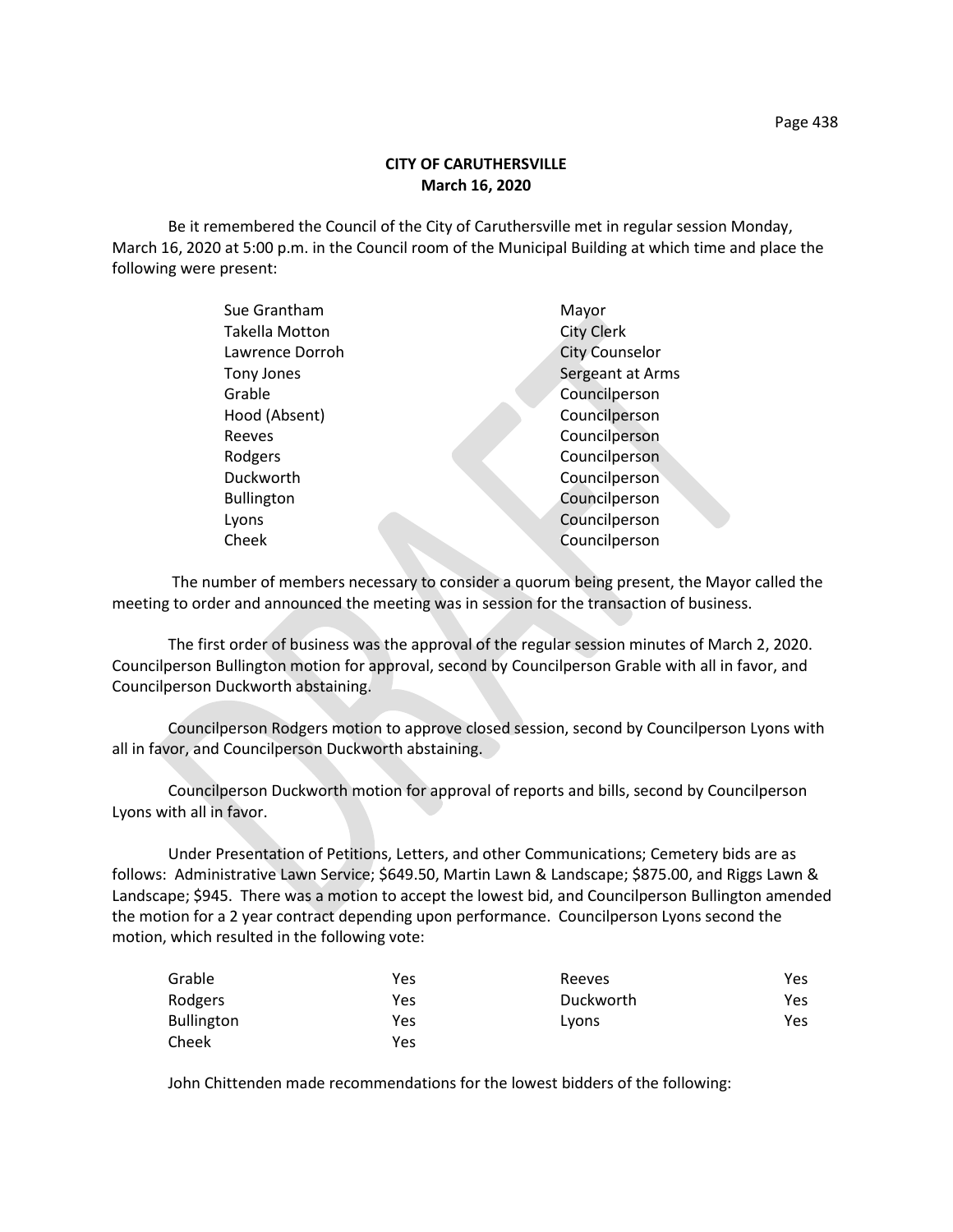## 1. Wastewater Treatment Plant/ C A Walker Construction \$1,359,793

- 2. Improvements to Water Treatment Plant No.1/G & Contracting \$1,030,000
- 3. New Water Supply Well No.6/Layne Christensen \$847,000

Councilperson Lyons motion to accept the lowest bidders of the aforementioned projects, second by Councilperson Bullington, which resulted in the following vote:

| Grable            | Yes | Reeves    | Yes |
|-------------------|-----|-----------|-----|
| Rodgers           | Yes | Duckworth | Yes |
| <b>Bullington</b> | Yes | Lyons     | Yes |
| Cheek             | Yes |           |     |

Unfinished Business; Councilperson Grable revisited the tabled motion for the Country Club membership for any setting Mayor. Councilperson Grable proposed to the Country Club to have proceeds that it took to mow the entire ditch for nine months to go towards payment of the membership, in part the City would pay \$350 upfront and thereafter \$420 a year. Payment for meals would be by the parties involved. There was discussion of there were enough memberships that the Mayor could use if she wanted to go to the Country Club, and the Club could not forgive membership even though the City owns the land. Mayor Grantham asked everyone to vote their convictions. Councilperson Grable motion for the Mayor to have membership to the Country Club, second by Councilperson Rodgers, which resulted in the following vote:

| Grable            | Yes | <b>Reeves</b> | No. |
|-------------------|-----|---------------|-----|
| Rodgers           | Yes | Duckworth     | No. |
| <b>Bullington</b> | No  | Lyons         | No. |
| Cheek             | No  |               |     |

Police report;Within the first 76 days of 2020 the Police Department has received 1,230 calls. Officers have generated 230 reports and 23 additional accident reports during the same time period. Each call does not require a report such as lock outs, bank escorts, peace disturbances, and police presence during and after school. Chief Tony Jones reported that a 911 called came in for a vicious animal believed to be a German Sheppard that was foaming at the mouth trying to attack an individual. The victim had to climb on top of a vehicle to avoid being attacked, and once she got down the dog charged again when a child came out of the residence. At that time the resident picked up the child and climbed in the back of a truck. When officers came on the scene the dog retreated, but went to a resident's porch growling at the residents when they came out. When officers came on the scene the dog barked and ran toward them, at which time one round was fired and hit the dog. The dog ran from the scene, and the officers attempted to corral the dog, at which time the dog tried to attack again, and another round was fired. The dog retreated and ran down Ward Ave, and two more rounds were fired, and the dog was put down for fear of residents' safety.

Humane report; Karol Wilcox stated that being an animal advocate, she respected the officers decision to put the animal down. She has come in contact with vicious animals, and was saved by officers. Ms. Wilcox had a conference call regarding the coronavirus. The virus doesn't transmit from human to animals; there's no need to surrender animals. It's advised to have a plan is place if a resident does get sick. The Shelter will be limiting owner surrenders to only emergency situations.

## Page 439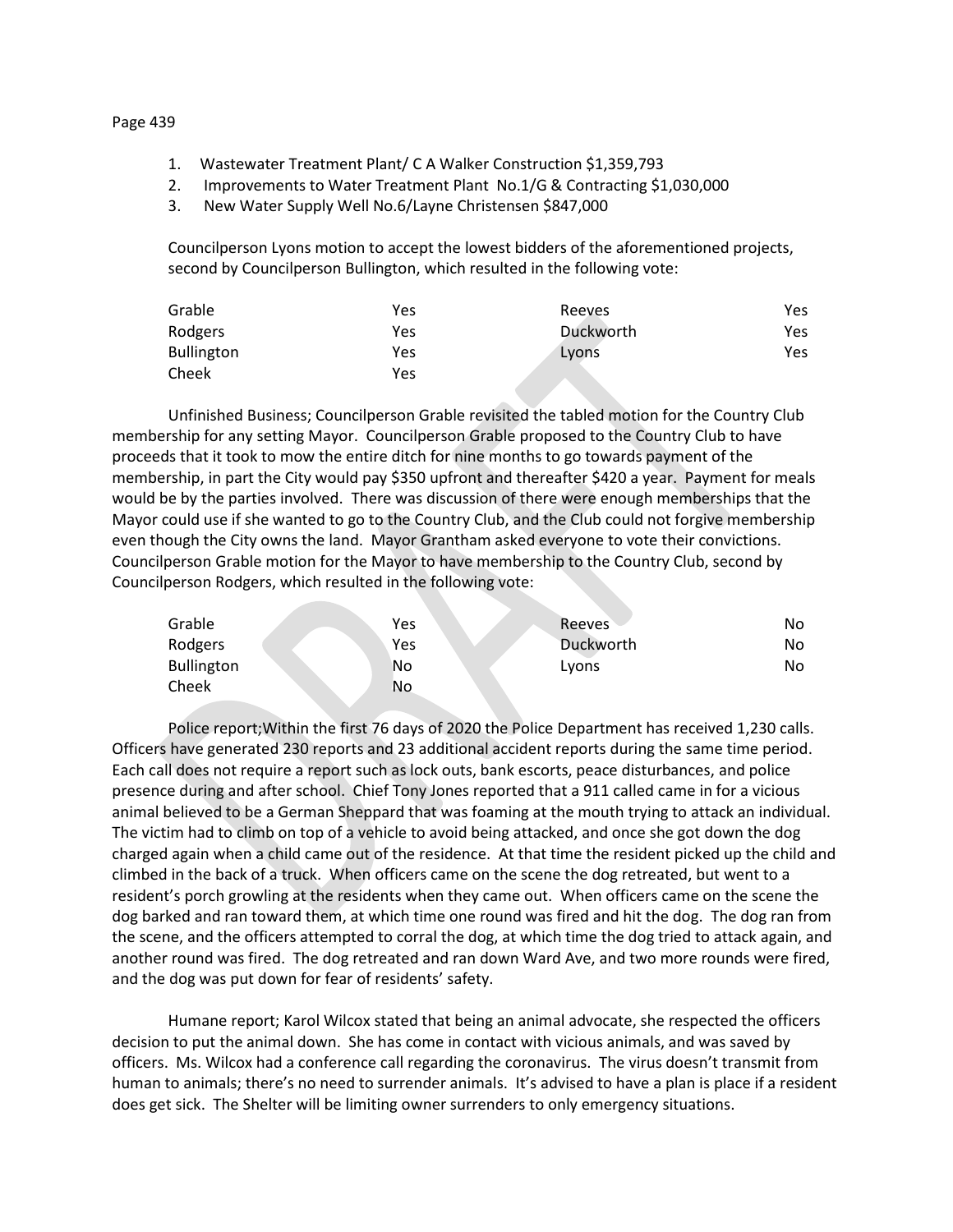Public Works report; The departments have conducted the following tasks: Cleaned driveway by river, fixed water line on E. 7<sup>th</sup> St., changed out 2 coper setters on Beckwith, repaired broken belt on pump at OReilly's, limb pick up, filled potholes, fixed grit chamber auger at Waste Water Plant, fixed auger feed line at Waste Water Plant, cleaned clarifiers, dug 2 flag pole holes for the cemetery, painted shelves and work bench at Water Plant, repaired sink at Waste Water Plant, installed water distiller at Waste Water Plant, checked meter leak on Locust, installed new chipper blades, ran chipper around town, cleaned ditch by Grizzly Jig, worked on sewer on E. 8<sup>th</sup> St., filled leak hole at Casino and put fence back up, conducted two one inch water taps and six inch sewer tap for Dollar Tree, stripped floor at Waste Water Plant, fixed water line busted by Liberty Gas on Locust, water tap on E. 7<sup>th</sup> St., assisted Recreation Center with tables at Armory, serviced mowers for upcoming season, plus the everyday duties. Paul Shaw presented the proposed Highway 84 Water Distribution Project for the amount of \$654,000. Grant funding from DED would be a breakdown of 18/82; the City being responsible for \$118, 400, and the grant \$535,600. Councilperson Lyons motion approval of the project, second by Councilperson Duckworth, which resulted in the following vote:

| Grable            | Yes | Reeves    | Yes |
|-------------------|-----|-----------|-----|
| Rodgers           | Yes | Duckworth | Yes |
| <b>Bullington</b> | Yes | Lyons     | Yes |
| Cheek             | Yes |           |     |

Fire report; Fire calls from March 4, 2020 to March 16, 2020 are as follows: 3/4/20; Grass fire on fence row on I55/412,  $3/5/20$ ; Structure fire with moderate damage on W. 6<sup>th</sup> St.,  $3/6/20$ ; Smoke odor at East Haven with nothing being detected, 3/8/20; Vehicle fire with moderate damage on 3<sup>rd</sup> and Truman, 3/9/20; Fire alarm sounding on Franklin, 3/10/20; Fire alarm activated at Head Start, 3/12/20; Tire blowout on 18 wheeler causing fire igniting lumber on I55/412, 3/13/20; Lawn mower on fire on W.  $19<sup>th</sup>$  St., 3/14/20; Fire alarm activated on E.  $11<sup>th</sup>$  St. There were five fire inspections conducted during the past two weeks.

Code Enforcement; Barry Gilmore reported sending out 54 notices to abate, conferred with Tony Jones as how to cite property owners living outside of the City. Mr. Gilmore met with Jim DeReign regarding the Taylor building on  $3^{rd}$  St., and sent notices to the children regarding mowings, junk cars, etc . The Cooks' trailers are ready to be moved out as soon as the rain clears up, but the axel on one is an issue. The burnout on E.  $11<sup>th</sup>$  St. owner has given consent to abate the nuisance.

Park & Recreation; Lamonte Bell reported on getting a new heater for the men's sauna, the pool was chemical tested and backed washed. In talks with getting the floors waxed, and looking at product to put on the court to make it have a tacky feel for better grip. Mr. Bell has been in talks with other towns about pickle ball, in hopes of having a tournament at the facility soon. He's also looking at promoting involvement with indoor and outdoor tennis. Mr. Bell has ordered some of the best disinfectants that commercial companies offer to make the Recreation Center safe. Monitors will be spraying doors, sinks, basketballs, etc. every few hours. All necessities have been fulfilled for the baseball softball complex. The Park Board voted to have John Agnew as full time Lead Monitor for the Recreation Center.

Randy Guest, Baseball Commissioner reported that they would follow the school guidelines as far as the coronavirus. After the end of next week, there will only be about 12 to 13 kids participating.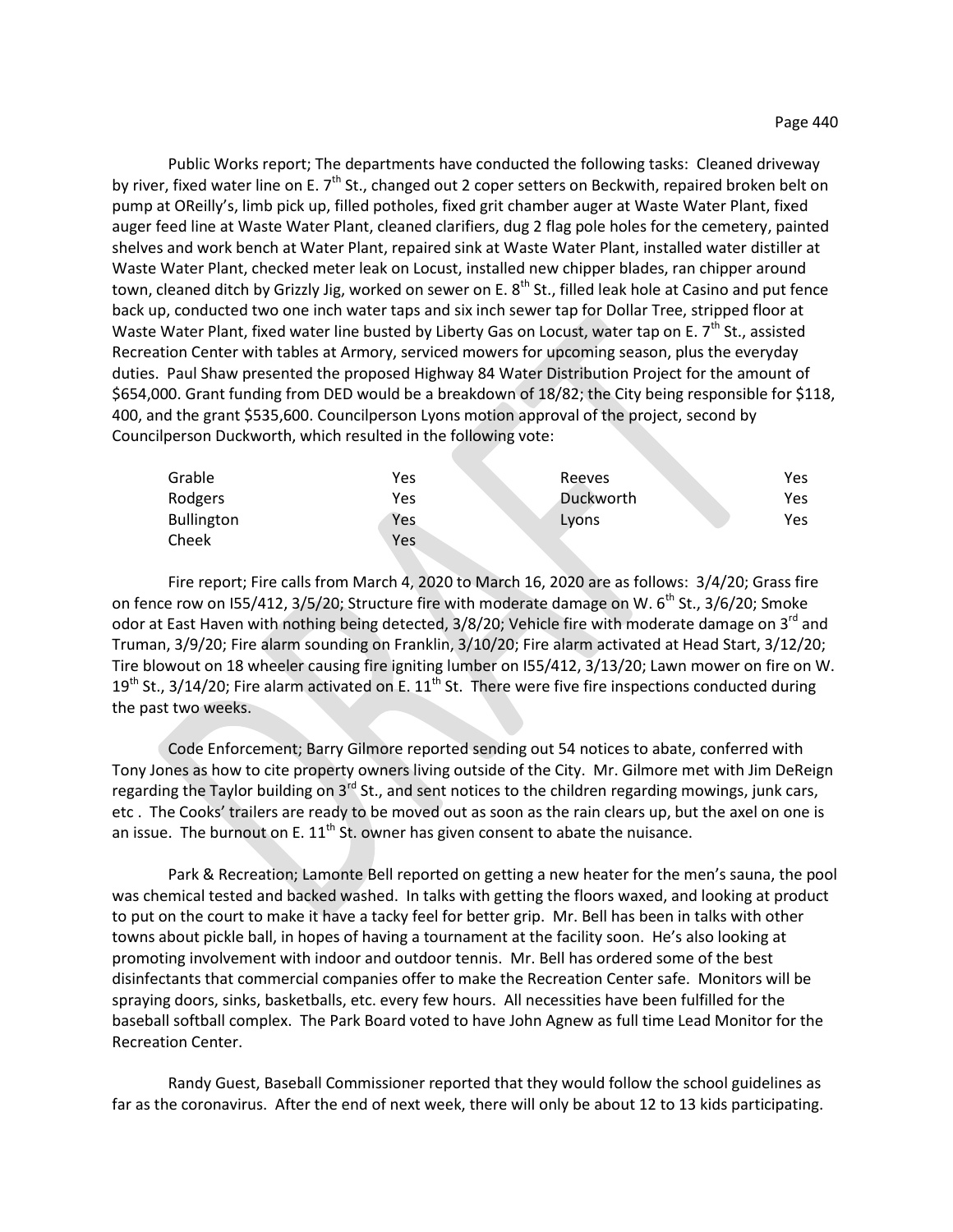### Page 441

By the end of April is when things will be up and running and they will take precautions in sanitizing gear, bathrooms, etc. They are also telling parents if kids are sick not to bring them to practice, and to cut down on crowd control they're asking parents to remain in their cars when bringing kids to practice.

Mayor Grantham will be participating in a webinar Tuesday regarding the coronavirus and meeting with the Governor Wednesday. At that time they will make the determination as to whether or not to close down the Recreation Center or any other measures that may affect the City buildings in response to the virus.

Library report; Teresa Tidwell reported that the Library will be closing Wednesday, and all due dates will be pushed back to April 1, 2020. There will be curbside service by calling and stating what you want then a bag will be brought out. Free materials will also be provided located outside, and the Wi-Fi will be in place 24/7. Anybody needing copies can put requests in the drop box with instructions free of charge, and of course the website can be accessed for online resources.

Finance report; Councilperson Lyons stated at the meeting previous to the Council meeting discussion was made reviewing adjustments to the salaries of the Mayor and Chief of Police salaries that were voted on in 2018. The City Collector's salary is \$17,377.12 and the Committee proposes to raise it to \$18,577.12 effective April 1, 2020. Councilperson Lyons motion to increase the City Collector's salary by \$12,000 a year, second by Councilperson Cheek which resulted in the following vote:

| Grable            | Yes | <b>Reeves</b> | Yes. |
|-------------------|-----|---------------|------|
| Rodgers           | Yes | Duckworth     | Yes. |
| <b>Bullington</b> | Yes | Lyons         | Yes. |
| Cheek             | Yes |               |      |

The Committee also recommends \$10,000 from Sales Tax for field work for the Recreation Center. Councilperson Lyons motion for approval and to amend the budget, second by Councilperson Duckworth, which resulted in the following vote:

| Grable     | Yes | Reeves    | Yes |
|------------|-----|-----------|-----|
| Rodgers    | Yes | Duckworth | Yes |
| Bullington | Yes | Lyons     | Yes |
| Cheek      | Yes |           |     |

Insurance report; Councilperson Bullington reported that the increase to the health insurance is minimal, and that White and Associates were looking at other companies for more pricing. As soon as information comes in there will be another Insurance meeting, and a recommendation made.

Economic report; BLP Downtown/Tourism met along with Value-Added Ag and Clean-up Committees. BLP Round Table Discussion with U S Representative Jason Smith was postponed, it will be rescheduled soon. A2H meeting is scheduled for Thursday unveiling their place making tool to be used by the Arts Council and City. BLP Workforce Development Committee will meet Monday, March 23, 2020 at 10:30 a.m. at the Public library; Economic Development Action Team meets Tuesday, March 24 at 5:00 p.m. at City Hall, and the Art Council has completed its Season 18. The board will be scheduling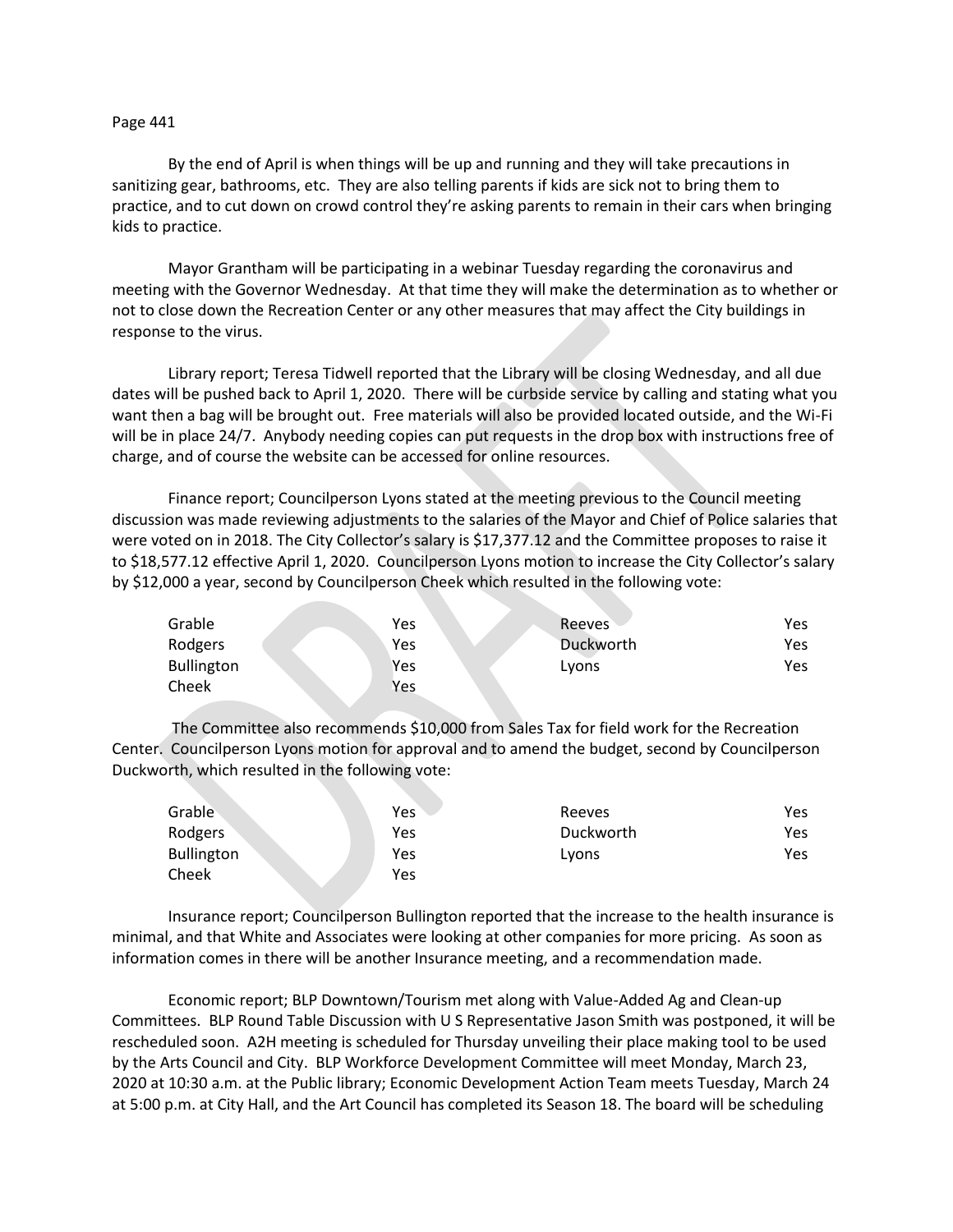the 2020-2021 season, any suggestions are welcomed.

Representatives from Waste Pro addressed the Council about their sanitation business. They are located at the old Blytheville army base, and services Steele. They use local vendors, and pick up garbage the old fashion way. They not only pick up what's in the totes, but whatever is out, and that will fit in the truck. They like getting involved in the community and supporting community efforts. They also spend a lot of time teaching about recycling. Their main goal is to pick up everything on the street, and if anything needs addressing will be handled by the Operations Manager. They believe in taking care of the elderly by introducing the drivers so they can be comfortable at having them pick up their garbage at their house if need be. They are also known for coming to the community with their big truck and teaching Elementary students about the environment, letting them get on the truck, and bringing treats for the Arbor Day event.

Business From the Floor; The Ministerial Alliance will have a community meeting Tuesday, 10:00 a.m. at Temple Baptist Church concerning the coronavirus. Councilperson Rodgers made mention that Kim Jones, Chief Jones' wife is interested in helping to get food to anyone in need while school is not in session. Councilperson Rodgers has been talking to different churches about providing food. Councilperson Bullington stated that the school would be providing a grab and go bag if school is out for an extended period of time.

Don Jeffress was contacted by a lady with the Poplar Bluff Museum Board who wrote a book about the May 9, 1927 tornado in Poplar Bluff. The author is doing a second book in continuation of the first book. One of the subjects that died in the tornado is Horace Ward/Barnett, and is a native of Caruthersville. The author of the book couldn't find the grave online, and Mr. Jeffress got the location of the grave from the City Clerk. Mr. Jeffress went to grave site, and pictures were taken of the ground based on the surrounding markers. Mayor Grantham suggested that Mr. Jeffress contact Whitener Monuments, who will be donating a grave marker and mounting it free of charge. Mr. Jeffress is asking for a proclamation hopefully to coincide with the mounting of the marker. Mayor Grantham will be working with Mr. Jeffress on the proclamation.

Introduction to Bills; Counselor Dorroh introduced a bill that would amend the pay plan to enact a premium for combining duties of the Water and Waste Water positions. Motion for the first reading of the bill in full is a follows:

## **BILL NO. 2020-02 ORDINANCE NO. 2020-02**

# **AN ORDINANCE AMENDING ORDINANCE NO. 2017-08 AND THE PAY PLAN ADOPTED THEREIN**

WHEREAS, the separate positions of Water Superintendent and Wastewater Superintendent are presently being performed by one employee as opposed to two separate employees; and

WHEREAS, the schedule in its current form does not provide for an appropriate salary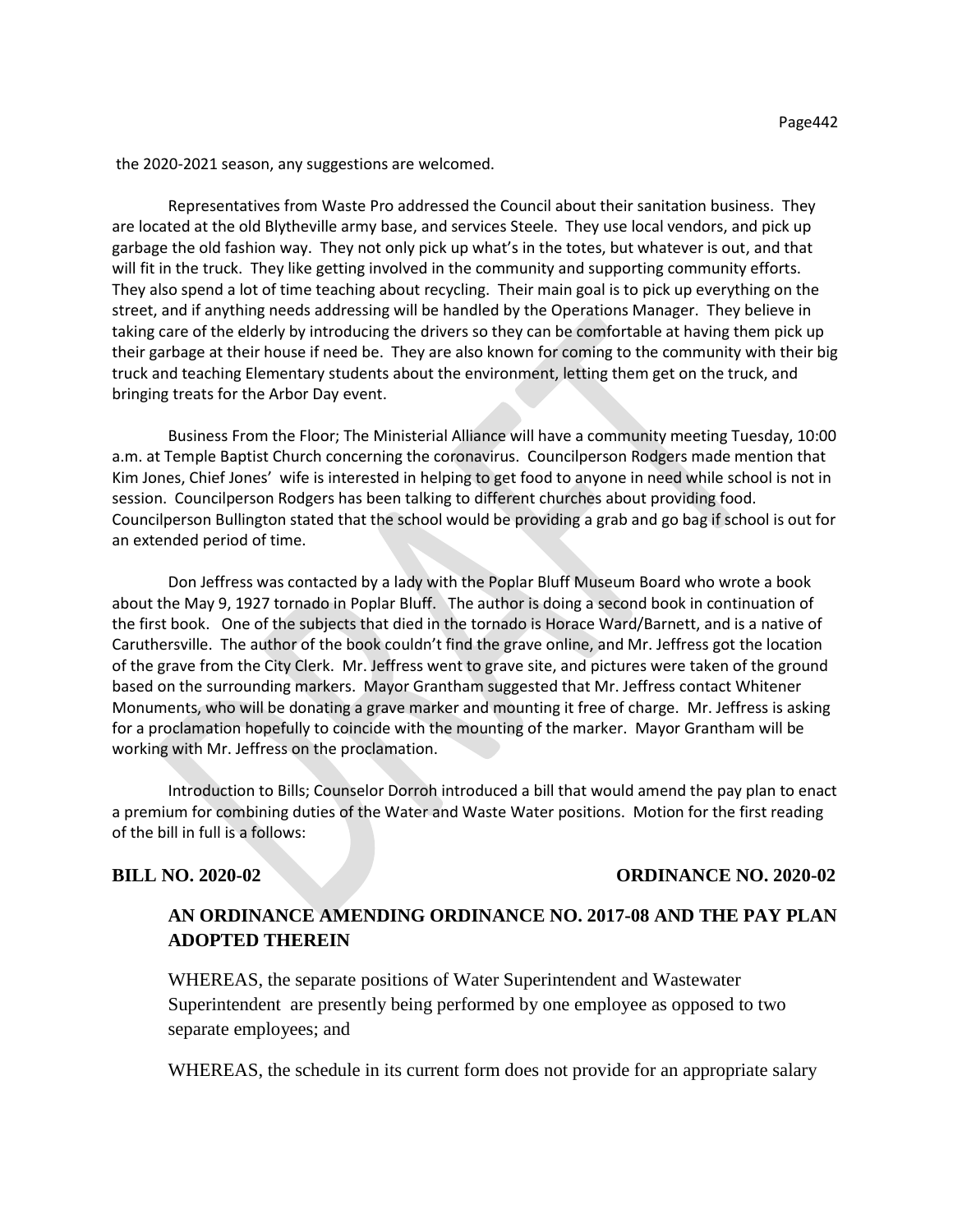Page 443

for such combined positions.

# **NOW, THEREFORE,** BE IT ORDAINED BY THE CITY COUNCIL OF THE CITY OF CARUTHERSVILLE, MISSOURI, as follows:

**Section 1.** Ordinance No. 2017-08, as previously amended, is hereby further amended by the adoption of a revision to Table A to the pay plan schedule so as to provide a premium of \$7,500 annually over and above the Grade B salary provided for in Table A, as adjusted for licensing and certification, to any person holding the combined positions of Water Superintendent and Wastewater Superintendent, for so long as such person serves in both capacities. A notation shall be made under the Grade B column on the salary schedule as follows:

"Water and Wastewater Superintendent combined: + \$7,500Annually. (+cert.)"

**Section 2.** All other provisions of the pay plan schedule adopted by Ordinance 2017-08 as amended shall remain in full force and effect.

**Section 3.** This ordinance shall be effective from and after the date of its passage and approval.

READ TWO TIMES AND PASSED ON this 16<sup>th</sup> day of March, 2020.

APPROVED BY THE MAYOR ON the 16<sup>th</sup> day of March, 2020.

ATTEST Sue Grantham, Mayor

\_\_\_\_\_\_\_\_\_\_\_\_\_\_\_\_\_\_\_\_\_\_\_\_\_\_\_\_\_\_\_\_\_\_\_\_

Takella Motton, City Clerk

 $\mathcal{L}$  , we can also the contribution of  $\mathcal{L}$ 

Councilperson Grable motion for the second reading by title only, second by Councilperson Cheek; the question is will Bill No. 2020-02 pass and become known as Ordinance 2020-02 which resulted in the following vote on said question to wit:

| Grable            | Yes | Reeves    | Yes    |
|-------------------|-----|-----------|--------|
| Rodgers           | Yes | Duckworth | Absent |
| <b>Bullington</b> | Yes | Lyons     | Yes    |
| Cheek             | Yes |           |        |

Councilperson Lyons motion to go into closed session for purpose of personnel, second by Councilperson Cheek, which resulted in the following vote: